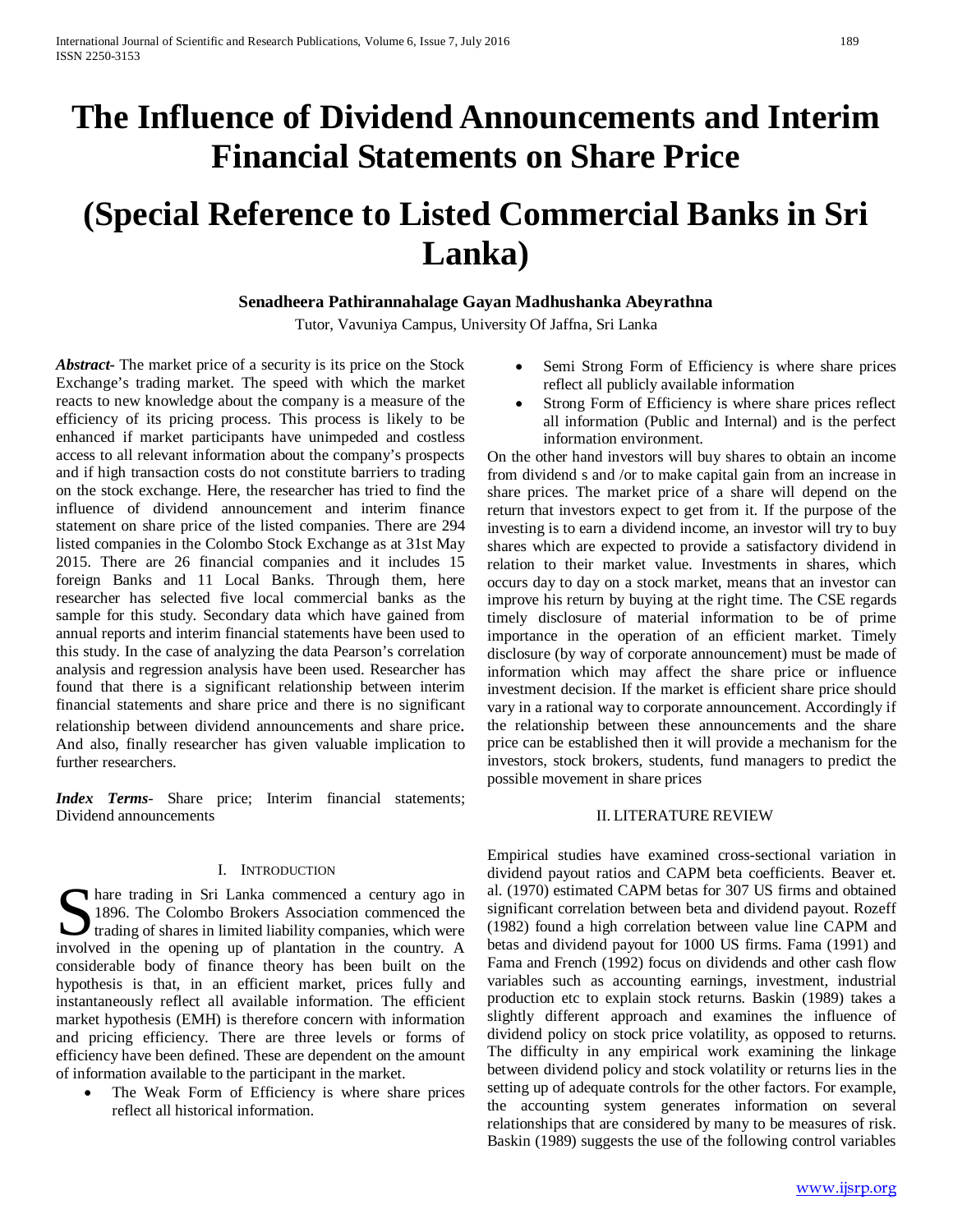in testing the significance of the relationship between dividend yield and price volatility: operating earnings, size of the firm, level of debt financing, payout ratio and level of growth. These

|    |                        | <b>SP</b>  | PL   | DA |
|----|------------------------|------------|------|----|
| SP | Pearson<br>Correlation |            |      |    |
|    | Sig. (2-tailed)<br>N   | 40         |      |    |
| PL | Pearson<br>Correlation | .208       |      |    |
|    | Sig. (2-tailed)<br>N   | .020<br>40 | 40   |    |
| DA | Pearson<br>Correlation | $-.290$    | .085 |    |
|    | Sig. (2-tailed)        | .070       | .600 |    |
|    | N                      | 40         | 40   |    |

**TABLE 01 :Correlations**

variables have a clear impact on stock returns but also impact on dividend yield. Basu (1977), Banz (1981), Rosenberg, et. al. (1985), and Lakonishok, et. al. (1994) concludes that stock's return positively correlated with E/P, CF/P, and B/M. Meanwhile, stock's return is negatively correlated with size and sales growth. Findings in Biddle and Choi (2006) for income component sets reveal that, in general, with the introduction of more components in income reporting can enhance the usefulness of decision-making. While income reporting following the SFAS 130 exhibits the largest predictive ability of financial income statements. This study also finds that comprehensive income dominates other measures of income in explaining equity returns. Dhaliwal et al. (1999) find no clear evidence that comprehensive income is superior to net income in terms of explanatory power and as a measure of firm performance. The research is done through testing whether comprehensive income or net income can better reflect firm performance in stock returns. Dhaliwal et al. (1999) reject the assumption that comprehensive income has a stronger association with the market value of equity and future operation cash flow prediction.

#### III.METHODOLOGY

There are 294 listed companies in the Colombo Stock Exchange as at 31st May 2015. There are 26 financial companies and it includes 15 foreign Banks and 11 Local Banks. Through them, here researcher has selected five local commercial banks as the sample for this study. In this research have two independent variables and one dependent variable. Dividend announcements and interim Profit or Loss are the independent variables and share price is the dependent variable. The data has been collected Secondary data sources such as annual reports and interim financial statements (Related to 2013-2014). In the case of analyzing data, researcher has used correlation analysis and regression analysis. Researcher has tested following hypothesis through this study.

H1 – There is a significant relationship bet share price (SP) and interim profit and loss (PL)

H2 – There is a significant relationship between share price (SP) and dividend announcement (DA)

### IV.FINDINGS AND DISCUSIONS

According to table 01, significance value (2 tailed) between share price and net profit ratio is  $0.02$ . Therefore  $H_1$  should be accepted under5% significance level. That means there is a significant relationship between share price and interim financial statements. According to Pearson correlation value (0.2), there is a weak positive relationship between share price and interim profit (interim financial statements). On the other hand, here significance value (2 tailed) between share price and dividend announcements is  $0.07$ . Therefore  $H_2$  should be rejected under 5% significance level. That means there is no any significant relationship between share price and dividend announcements.

Through the regression analysis, following model have been tested by the researcher.

## **SP=β+β1PL+β2DA -------------------->** Model 01

**TABLE 2 :Model Summary**

|       |                   |          | Adjusted R | Std. Error of |
|-------|-------------------|----------|------------|---------------|
| Model |                   | R Square | Square     | the Estimate  |
|       | .136 <sup>a</sup> | 018      |            | 6.75484       |

a. Predictors: (Constant), DA, PL

Above summary (Table2) R2 value represents the impact of Interim financial statements and Dividend announcement, on Share price. In this summary R2value is .018. That means impact from the Interim financial statements and Dividend announcement on share price is 1.8%. The remaining 98.2% is affected by the other factors other than Interim financial statements and Dividend announcement. It Interpret that other factors are probably fond to be the better of Share price.

#### V.CONCLUSION

According to findings of this study there is a significant relationship between share price and interim financial statements (weak positive relationship). And also, there is not significant relationship between dividend announcements and share price.

The CSE is semi strong efficient market in which share prices includes all publicly available information. Interim financial statements (Profit/ loss) are significantly influence the market. Further the investors are preferred to make capital gain rather than short term dividend. The political stability and national policies of governments may be having huge influence on the share market. So, testing the influence of social factors such as political stability, national policies towards the share prices also will be vital.